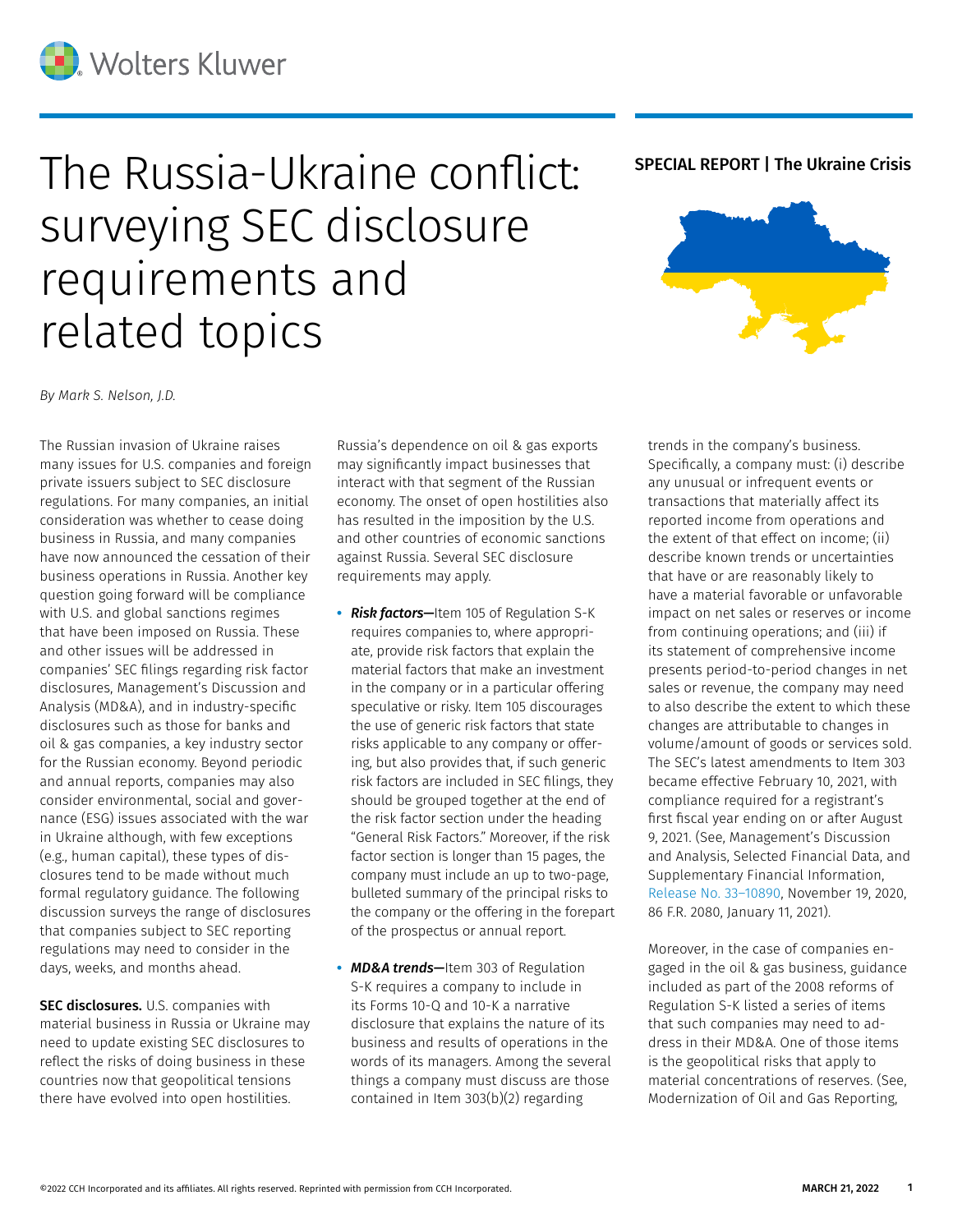

[Release No. 33–8995,](https://www.sec.gov/rules/final/2009/33-8995fr.pdf) December 31, 2008, 74 F.R. 2158, 2178-2179, January 14, 2009).

Lastly, with respect to supplemental financial information, Item 302(b) of Regulation S-K also requires companies that engage in oil & gas producing activities, as defined in Rule 4-10(a)(16) of Regulation S-X, to present the information specified in FASB ASC 932 if those activities are significant in that they would meet one or more of the tests contained in FASB ASC 932-235. The Commission's proposal to amend Item 303 of Regulation S-K had proposed to eliminate Item 302(b), but the final rules retained Item 302(b) because FASB had not yet finalized its applicable revisions to GAAP. The Commission indicated that the elimination of Item 302(b) may be considered in a future rulemaking. (See, Management's Discussion and Analysis, Selected Financial Data, and Supplementary Financial Information, [Release No. 33–10890,](https://www.govinfo.gov/content/pkg/FR-2021-01-11/pdf/2020-26090.pdf) November 19, 2020, 86 F.R. 2080, 2087, January 11, 2021).

**•** *Oil & gas industry disclosures—*The Russian economy is heavily dependent on its oil & gas industry. Companies engaged in the oil & gas industry in Russia may need to include specific disclosures about reserves, production, and drilling under federal securities regulations. Items 1201, et. seq., of Regulation S-K provide details on what must be disclosed and when that information must be disclosed. In general, material oil & gas producing activities must be disclosed, but limited partnerships and joint ventures that engage in certain activities may not have to include such disclosures. When disclosures are required to be "by geographic area" the disclosure must provide information by individual country, by groups of countries within a continent, or by continent.

Additionally, companies in the oil & gas industry should be aware of the [Executive](https://www.whitehouse.gov/briefing-room/presidential-actions/2022/03/08/executive-order-on-prohibiting-certain-imports-and-new-investments-with-respect-to-continued-russian-federation-efforts-to-undermine-the-sovereignty-and-territorial-integrity-of-ukraine/)  [Order of March 8, 2022](https://www.whitehouse.gov/briefing-room/presidential-actions/2022/03/08/executive-order-on-prohibiting-certain-imports-and-new-investments-with-respect-to-continued-russian-federation-efforts-to-undermine-the-sovereignty-and-territorial-integrity-of-ukraine/) prohibiting: (1) the importation to the U.S. of Russian oil and related products; (2) new investment by U.S. persons, wherever located, in Russia's energy sector; and (3) financing by a U.S. person, wherever located, of a transaction by a foreign person that flows into Russia's energy sector, if the transaction would be prohibited to a U.S. person. The EO applies to "new" investments and a senior administration official conformed via a press call that the EO allows for "wind downs of deliveries for existing purchases that were already contracted for." The Treasury Department may issue regulations that implement the EO. The House also has passed the Suspending Energy Imports from Russia Act ([H.R.](https://www.congress.gov/117/bills/hr6968/BILLS-117hr6968eh.pdf)  [6968\)](https://www.congress.gov/117/bills/hr6968/BILLS-117hr6968eh.pdf) by a vote of 414-17. The bill would ban all Russian products classified under Chapter 27 of the Harmonized Tariff Schedule of the U.S., which addresses mineral fuels and related products. As with any economic sanctions regime, companies should monitor events for developments that could result in the expansion of existing sanctions or the addition of new sanctions.

**•** *Resource extraction issuers—*Following Congressional [disapproval](https://business.cch.com/srd/SRD-MSN-ResourceExtractionIssuerRuleDiaspproval-021417.pdf) of the SEC's original resource extraction issuer rules under the Congressional Review Act, the Commission reissued similar rules in 2020. The resource extraction issuer rules require companies engaged in extractive industries to disclose information relating to any payment made by the resource extraction issuer, a subsidiary of the resource extraction issuer, or an entity under the control of the resource extraction issuer to a foreign government or the federal government for the purpose

of the commercial development of oil, natural gas, or minerals.

The reissued resource extraction issuer regulations became effective on March 16, 2021, but the Commission also adopted a two-year transition period for compliance. As a result, a resource extraction issuer must comply with Exchange Act Rule 13q-1 and Form SD no earlier than two years after the effective date of the final rules. The final rules provide the following example: "if the rules were to become effective on March 1, 2021, the compliance date for an issuer with a December 31 fiscal year-end would be Monday, September 30, 2024 (i.e., 270 days after its fiscal year end of December 31, 2023)."

Questions may arise regarding the enforceability of the reissued rules because the Congressional Review Act provides that an agency may not reissue rules that are in substantially the same form as the disapproved rules without new Congressional authority. To date, no such new legislative authority has been enacted into law, although legislation has been proposed to accomplish that objective. (See, e.g., a discussion draft of the [Oil](https://financialservices.house.gov/uploadedfiles/02.25_bills-1177ih.pdf)  [and Minerals Corruption Prevention Act,](https://financialservices.house.gov/uploadedfiles/02.25_bills-1177ih.pdf) proposed by Rep. Brad Sherman (D-Calif)).

The Commission's December 2020 re-write noted that the Congressional disapproval resolution did not alter the original Congressional mandate and, thus, the Commission had an obligation to issue new rules. However, to avoid issuing rules in substantially the same form as the disapproved rules, the Commission focused on revising two items over which it believed it had discretion: (1) rules for the publication of issuers' payment disclosures as compared to anonymization;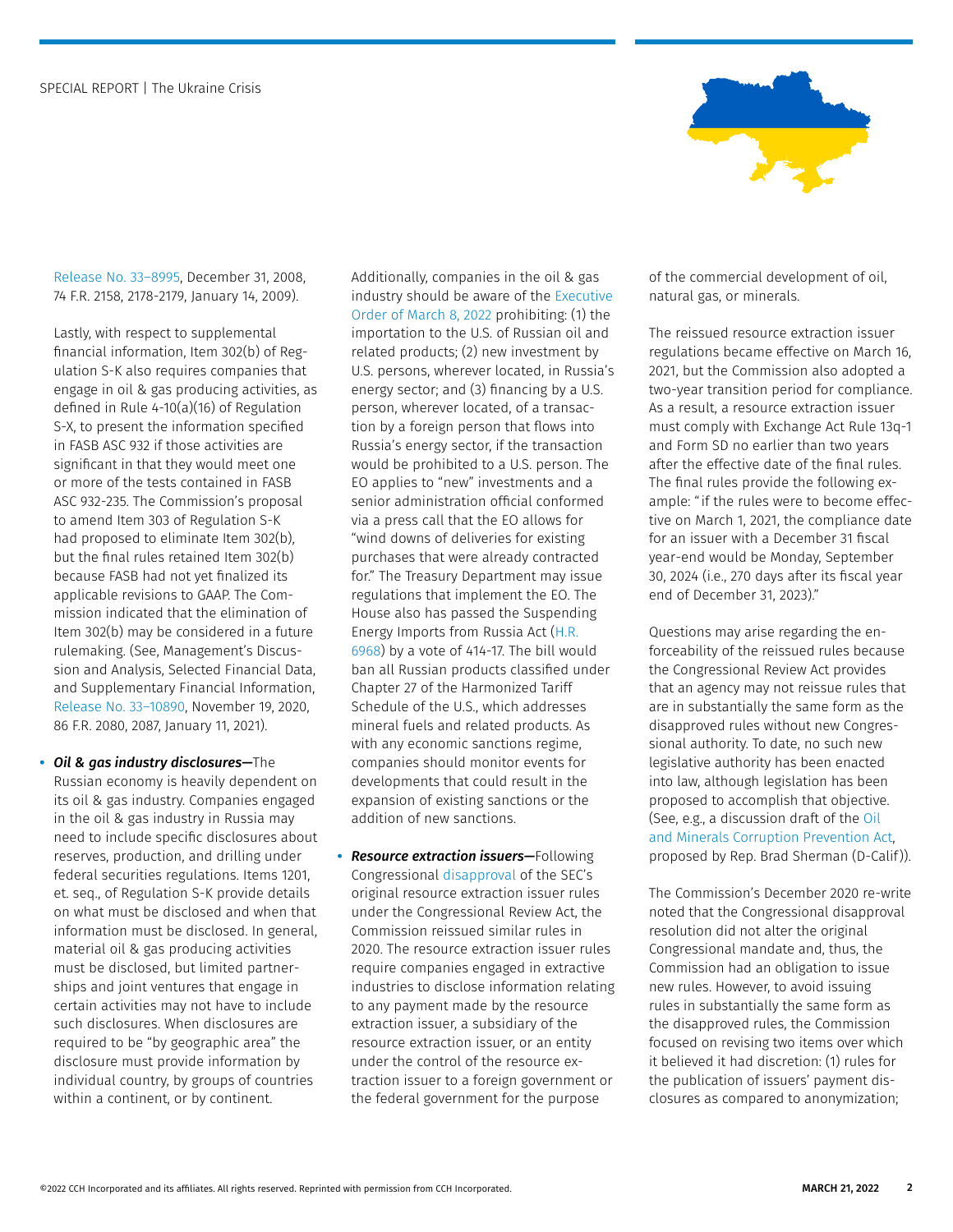

and (2) the "relative granularity" regarding how "project" is defined. The latest version of the regulation also includes conditional exemptions regarding conflicts of law, conflicts with pre-existing contracts, and emerging growth companies and smaller reporting companies (See, Disclosure of Payments by Resource Extraction Issuers, [Release No. 34–90679](https://www.govinfo.gov/content/pkg/FR-2021-01-15/pdf/2020-28103.pdf), December 16, 2020, 86 F.R. 4662, January 15, 2021).

Disclosure of payments by resource extraction issuers remains on the Commission's [Fall 2021 Unified Agenda of](https://www.reginfo.gov/public/do/eAgendaMain?operation=OPERATION_GET_AGENCY_RULE_LIST¤tPub=true&agencyCode=&showStage=active&agencyCd=3235&csrf_token=1AB211DDC941A99452C05B6E780FA58E8C5BDA5BBCA1A42FC176A2F28F8A20106518DF6B7B05F630307025BA5FFEE9780C0B)  [Regulatory and Deregulatory Actions](https://www.reginfo.gov/public/do/eAgendaMain?operation=OPERATION_GET_AGENCY_RULE_LIST¤tPub=true&agencyCode=&showStage=active&agencyCd=3235&csrf_token=1AB211DDC941A99452C05B6E780FA58E8C5BDA5BBCA1A42FC176A2F28F8A20106518DF6B7B05F630307025BA5FFEE9780C0B).

**•** *Bank disclosures—*Under Item 1401(d) of Regulation S-K, bank holding companies (BHCs) must disclose foreign financial activities only if the information to be presented meets the thresholds for separate disclosure contained in Rule 9-05 of Regulation S-X. Under Rule 9-05 of Regulation S-X, a BHC must provide separate disclosure of its foreign activities for each period in which either its (1) assets, or (2) revenue, or (3) income/ loss before income tax expense, or (4) net income/loss, each associated with its foreign activities, was greater than 10 percent of the corresponding amount in its related financial statements. Certain types of information must be presented separately for each significant geographic area and in the aggregate for non-significant geographic areas. Rule 9-05 defines "foreign activities" to mean loans and other revenue producing assets and transactions in which the debtor or customer, whether an affiliated or unaffiliated person, is domiciled outside the United States. Rule 9-05 defines "significant geographic area" to mean an area in which assets or revenue or income before income tax or net income exceed

10 percent of the comparable amount as reported in the financial statements.

Instruction 5. to Item 1402 of Regulation S-K states that if disclosure under Item 1401(d) is required, the information required by Item 1402 must be further segmented between domestic and foreign activities for each significant category of assets and liabilities. Moreover, a BHC must, for each period, present separately, on the basis of averages, the percent of total assets and total liabilities attributable to foreign activities.

The Instructions to Item 1405 of Regulation S-K provide that certain information regarding allowances for credit losses need not be disclosed if the BHC is a foreign private issuer that follows IFRS.

Several provisions regarding deposits contained in Item 1406 of Regulation S-K may apply to a BHC's foreign activities. For one, Item 1406(c) states that, if material, a BHC must disclose separately the aggregate amount of deposits by foreign depositors in domestic offices but need not identify the depositors' nationality. Under Item 1406(e), a foreign banking or savings and loan registrant must disclose the definition of uninsured deposits appropriate for its country of domicile. Item 1406(f)(2) requires that a BHC state the amounts of otherwise uninsured timed deposits by the time remaining until maturity as specified by Item 1406; the disclosure would include non-U.S. time deposits in excess of any country-specific insurance fund limit.

Revisions to the Regulation S-K banking disclosure requirements became effective November 16, 2020, with a compliance date of December 15, 2021, also known as the mandatory compliance date. Prior

to the mandatory compliance date, the Commission retained, and banks were advised to follow, the Securities Act and Exchange Act Guide 3 titled "[Statistical](https://business.cch.com/srd/Release—Guide3—StatisticalDisclosurebyBankHoldingCompanies;GeneralInstructionsSecuritiesandExchangeCommission.pdf)  [Disclosure by Bank Holding Companies.](https://business.cch.com/srd/Release—Guide3—StatisticalDisclosurebyBankHoldingCompanies;GeneralInstructionsSecuritiesandExchangeCommission.pdf)" The two Guide 3 documents will be removed and reserved as of January 1, 2023. (See, Update of Statistical Disclosures for Bank and Savings and Loan Registrants, [Release No. 33–10835,](https://www.govinfo.gov/content/pkg/FR-2020-10-16/pdf/2020-20655.pdf) September 11, 2020, 85 F.R. 66108, October 16, 2020).

Inability to timely file reports. It is conceivable that some companies may encounter difficulties in making timely SEC filings because of the fluidity of events in Russia and Ukraine. For these companies, Exchange Act Rule 12b-25 may provide a temporary reprieve for certain types of reports (or portions of reports) that cannot be timely filed. The rule applies to, among other things, Forms 10-Q, 10-K, and 20-F. To obtain extra time to make these filings, a company must, within one day after the prescribed due date of the report, file Form 12b-25 with the Commission in which the company discloses in detail the reasons for its inability to file the report.

Under Rule 12b-25, the late report is deemed filed on the prescribed due date if: (1) the company, if applicable, furnishes an exhibit that includes the signed statement(s) of any person(s) who cannot furnish a required opinion(s) and why they cannot furnish the opinion(s); (2) the company states that the reason causing the inability to timely file the report could not be eliminated without unreasonable effort or expense; and (3) the company then files the report according to the time frames set forth in the rule. As a result, Forms 10-K and 20-F would be filed no later than the 15th calendar day after the prescribed due date. Form 10-Q would be filed no later than the 5th calendar day after the prescribed due date.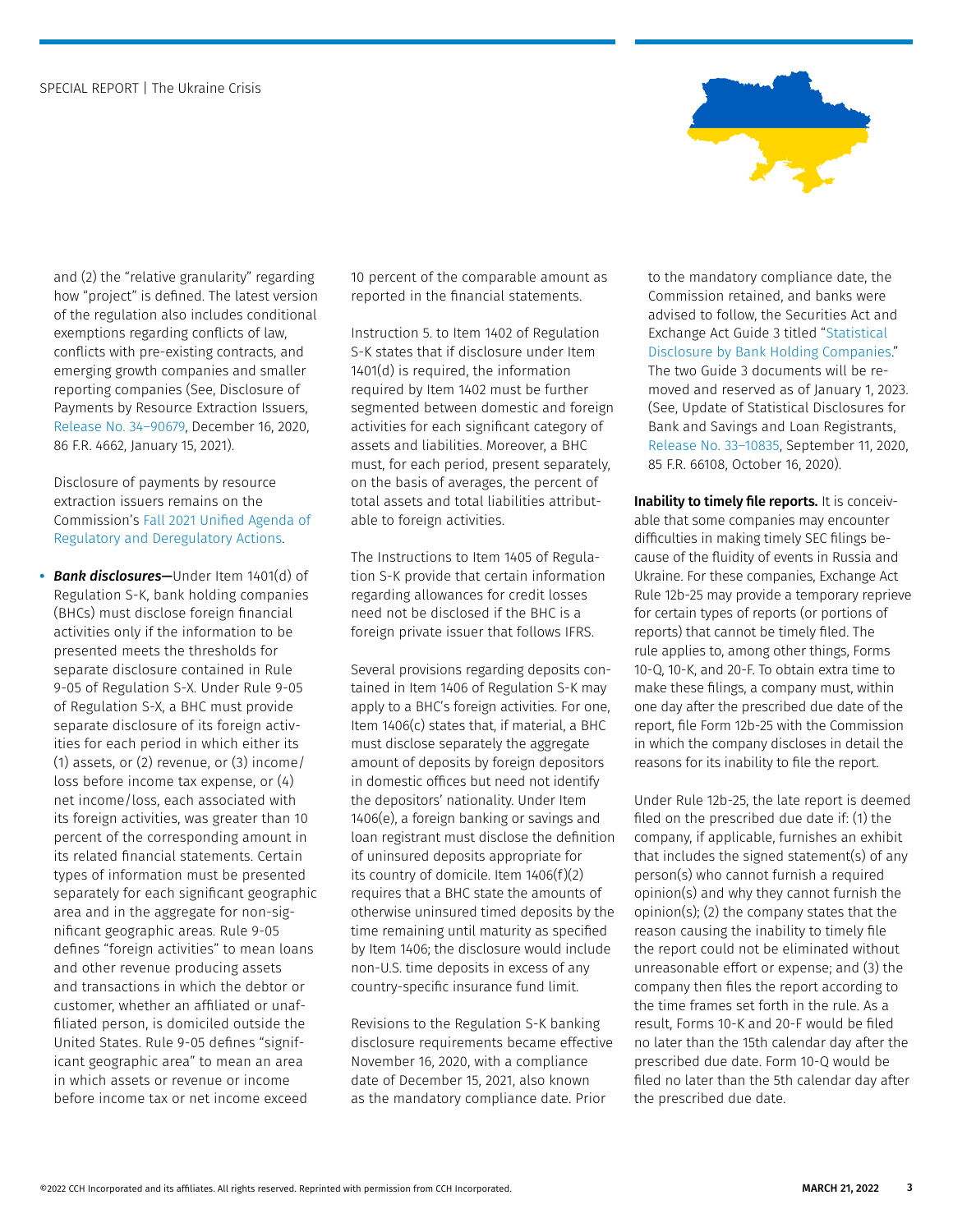

Forms 8-K and 6-K. Companies subject to Exchange Act reporting requirements use Form 8-K to report unscheduled material events. A company generally must file or furnish (as appropriate) Form 8-K within four business days after a reportable event has occurred, subject to some adjustments in timing for weekends and holidays, and subject to the requirements for Regulation FD disclosures (Rule 100(a) of Regulation FD distinguishes between simultaneous and prompt disclosures depending on whether the Regulation FD disclosure was intentional or non-intentional, respectively) and "other" disclosures (discussed below). Some of the more common Items within Form 8-K can apply generically to almost any business, while some of them may have greater relevance to companies engaged in banking or the extractive industries:

Items 1.01 and 1.02—Entry into/termination of a material definitive agreement.

Item 1.03—Bankruptcy or receivership.

Item 2.01—Completion of acquisition or disposition of assets.

Item 2.02—Results of operations and financial condition.

Items 2.03 and 2.04—Creation of/triggering events related to a direct financial obligation or an obligation under an off-balance sheet arrangement of a registrant.

Item 2.06—Material Impairments.

Item 5.05—Amendments to the registrant's code of ethics, or waiver of a provision of the code of ethics.

Items 6.01 to 6.06—Asset-backed securities.

Item 8.01—Other events. Companies may disclose on Form 8-K other events that are not explicitly required to be disclosed on such form but which the company deems to be important to holders of its securities.

A foreign private issuer that is required to furnish reports under Exchange Act Rules 13a-16 or 15d-16 would file Form 6-K, which is similar to Form 8-K.

Impairment of goodwill. SEC staff routinely issue comment letters to companies during times of financial stress to inquire about how those companies have considered GAAP standards for goodwill impairment. Although these staff comment letters often come in response to major declines in domestic and global macroeconomic conditions, they can be issued at any time that a company may face changed financial circumstances.

Generally, goodwill must be tested for impairment on an annual basis but may need to be tested on an interim basis if circumstances warrant. SEC staff will sometimes ask companies how they considered whether goodwill was impaired under FASB ASC 350- 20-35-3C. This standard requires a company to consider whether it is more likely than not that the fair value of a reporting unit is less than its carrying amount. A company must consider a variety of factors, including macroeconomic conditions, such as the inability to access capital, changes in exchange rates, and changes in equity and credit markets. Additional factors within FASB ASC 350-20- 35-3C address topics such as changes in the cost of raw materials, changes in labor costs, changes in management or key personnel, and changes in customers.

SEC staff OFAC comment letters. As part of the SEC's filing review process, SEC staff

occasionally issue comments to companies regarding compliance with Office of Foreign Assets Control sanctions regimes. These OFAC-themed staff comment letters often focus on the potential that a company will suffer reputational harm from violations of the various sanctions regimes overseen by OFAC.

A somewhat recent example of such a dialogue involved PayPal Holdings, Inc., in which [SEC staff asked](https://www.sec.gov/Archives/edgar/data/0001633917/000000000019009683/filename1.pdf) PayPal to further explain its settlement with OFAC regarding sanctions violations and to clarify its disclosures regarding a news media report that PayPal had received related DOJ subpoenas. [PayPal's initial response](https://www.sec.gov/Archives/edgar/data/0001633917/000163391719000166/filename1.htm) explained that the transactions flagged by OFAC had involved payments processed by PayPal or its subsidiaries that, due to human error, had evaded PayPal's screening system. PayPal also said that because it was unsure whether OFAC would consider the transactions to be violations, the company could not state what potential reputational harm could result from the transactions. PayPal also indicated that the DOJ subpoenas reported by media outlets may have been previously disclosed in its earlier Forms 10-K and 10-Q in relation to an anti-money laundering issue rather than potential sanctions violations.

An [SEC follow-up letter](https://www.sec.gov/Archives/edgar/data/0001633917/000000000019010564/filename1.pdf) reiterated the staff's prior request for the names of the countries involved. [PayPal responded](https://www.sec.gov/Archives/edgar/data/0001633917/000163391719000170/filename1.htm) that the countries included North Korea, Iran, Sudan, and Syria. PayPal also said the transactions did not involve the governments of those countries, were negligible and de minimis with respect to total volume and dollar value, and that the transactions accounted for only a small portion of PayPal's global revenue from its transaction processing business. PayPal also stated that it has policies and procedures to prevent such transactions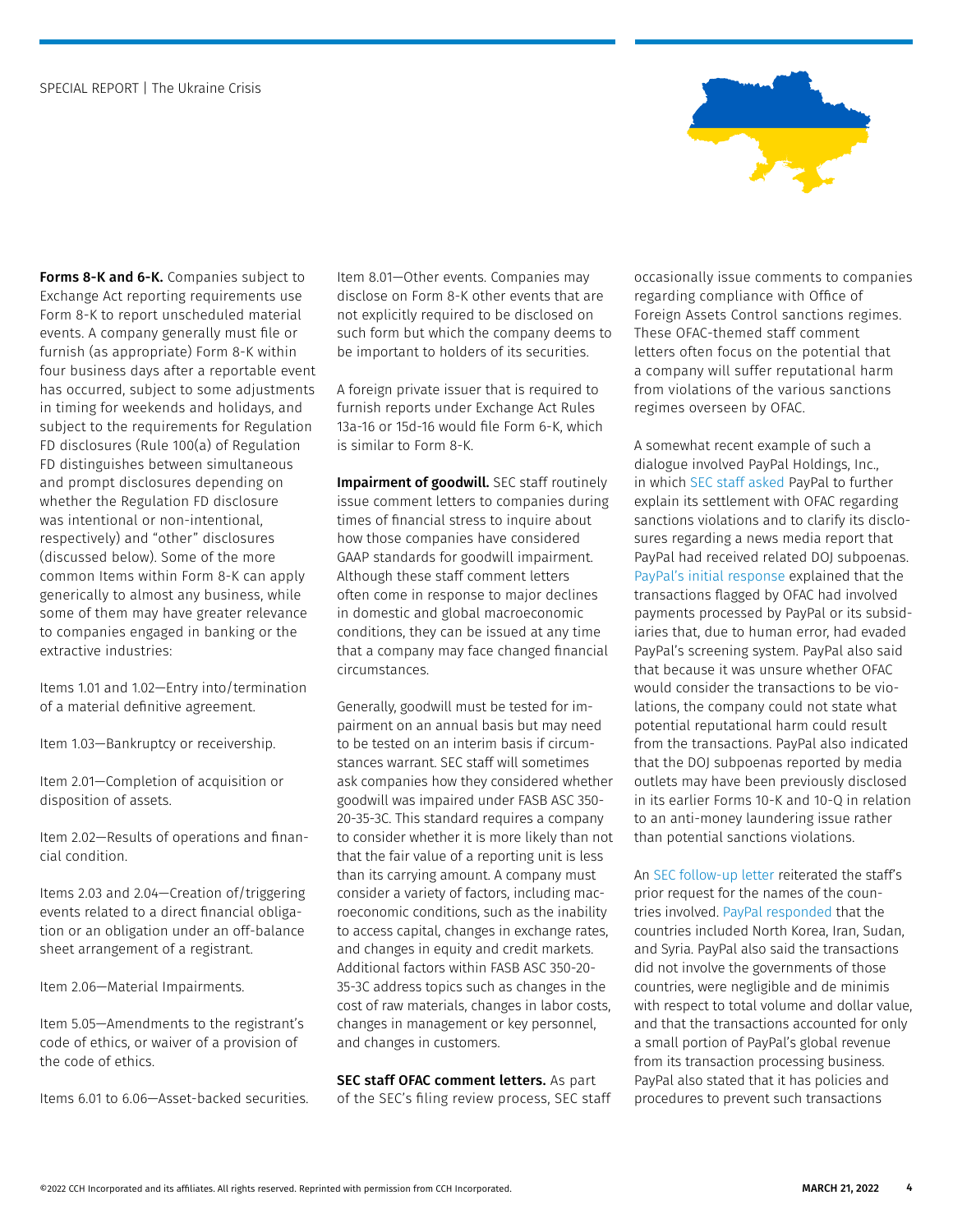

from being processed, denies account registration to prohibited persons and entities in sanctioned countries, blocks access to PayPal websites by sanctioned countries, and blocks IP addresses known to be associated with persons in sanctioned countries. Overall, PayPal said the transactions at issue were not material to a reasonable investor, although the company noted uncertainty about what, if any, action OFAC may take.

The SEC staff's [dialogue](https://business.cch.com/srd/SRD-MSN-INGStaffComments-03242014.pdf) with ING Groep N.V. also provides an earlier example of OFACthemed comments in the context of a traditional bank. There, the SEC staff inquired regarding an alleged effort by several of the company's global offices to hide transactions with Cuba and Iran that were banned under federal law. ING eventually agreed to abide by deferred prosecution agreements with federal and New York law enforcement agencies, requiring the company to pay a \$619 million penalty. ING's related settlement with OFAC was the largest settlement of its kind at the time. The SEC's comment letters emphasized the potential for ING to suffer reputational harm.

Cybersecurity. The outbreak of open hostilities between Russia and Ukraine and the imposition by the U.S. and its European allies of strong economic sanctions against Russia heightens the need for companies to adhere to best practices for cybersecurity. It is plausible that Russia could retaliate against nation states or businesses operating in nation states that support sanctions against Russia and that that retaliation could take the form of government-sanctioned cyberattacks or cyberattacks perpetrated by criminal groups or other state or non-state actors who sympathize with Russia. U.S. businesses should be alert to the possibility of cyberattacks associated with any developments regarding Russia and Ukraine.

The Commission's 2018 interpretation related to cybersecurity disclosures updated its prior guidance that was issued in 2011 [\(CF Disclosure Guidance: Topic No. 2](https://www.sec.gov/divisions/corpfin/guidance/cfguidance-topic2.htm)) but retained the emphasis on materiality while adding new guidance on the need for companies to have cybersecurity policies and procedures and for companies to avoid scenarios that could involve insider trading related to cyber incidents. The Commission reiterated that a company need not make disclosures that would provide hackers with a "roadmap" to the company's vulnerabilities, but the company should disclose cybersecurity risks and incidents that are material and discuss the related financial, legal, or reputational consequences. Cyber disclosures can evolve over time as the facts of a cyber incident become known and, thus, companies may need to correct earlier disclosures. (See, Commission Statement and Guidance on Public Company Cybersecurity Disclosures, [Release](https://www.govinfo.gov/content/pkg/FR-2018-02-26/pdf/2018-03858.pdf)  [No. 33–10459](https://www.govinfo.gov/content/pkg/FR-2018-02-26/pdf/2018-03858.pdf), February 21, 2018, 83 F.R. 8166, February 26, 2018). The Commission recently [proposed](https://www.sec.gov/rules/proposed/2022/33-11028.pdf) to extend cybersecurity regulations to investment advisers, registered investment companies, and business development companies.

Moreover, the Cybersecurity & Infrastructure Security Agency (CISA) has issued an [alert](https://www.cisa.gov/shields-up) urging U.S. businesses to raise their state of alert regarding Russia and Ukraine. CISA suggested that firms working with organizations in Ukraine take additional steps to monitor, inspect, and isolate online traffic with those organizations, including a review of access controls. "While there are not currently any specific credible threats to the U.S. homeland, we are mindful of the potential for the Russian government to consider escalating its destabilizing actions in ways that may impact others outside of Ukraine," said the alert. According to the alert, Russia

has employed cyber to project force around the globe during the past decade, including via previous operations in Ukraine.

CFIUS merger reviews. The Committee on Foreign Investment in the United States (CFIUS), housed within the Treasury Department, reviews transactions involving foreign investment in the U.S and real estate transactions by foreign persons for the purpose of understanding how those transactions may impact the national security of the U.S. Through CFIUS reforms enacted via the Foreign Investment Risk Review Modernization Act (FIRRMA) of 2018, Congress has continued to sharpen its focus on limiting the influence of Chinese companies in U.S. markets, especially those companies with ties to China's Communist government, as a way of blunting the growing economic and military rivalry between the U.S. and China. However, CFIUS reviews extend to transactions with businesses in other countries. Transactions in which Russian or Ukrainian companies make investments in the U.S. could receive CFIUS scrutiny. Companies should also consider that certain types of transactions may no longer be possible because they may violate U.S. and global sanctions regimes.

**FCPA issues.** The Foreign Corrupt Practices Act (FCPA), with many of its operative provisions contained in portions of the Exchange Act, sets forth two related approaches to corrupt business practices by focusing on bribery and accounting provisions. The accounting provisions are further subdivided into provisions requiring companies to maintain books and records and internal accounting controls.

Beyond these basics, the FCPA contains some exceptions, including an exception for matters concerning U.S. national security.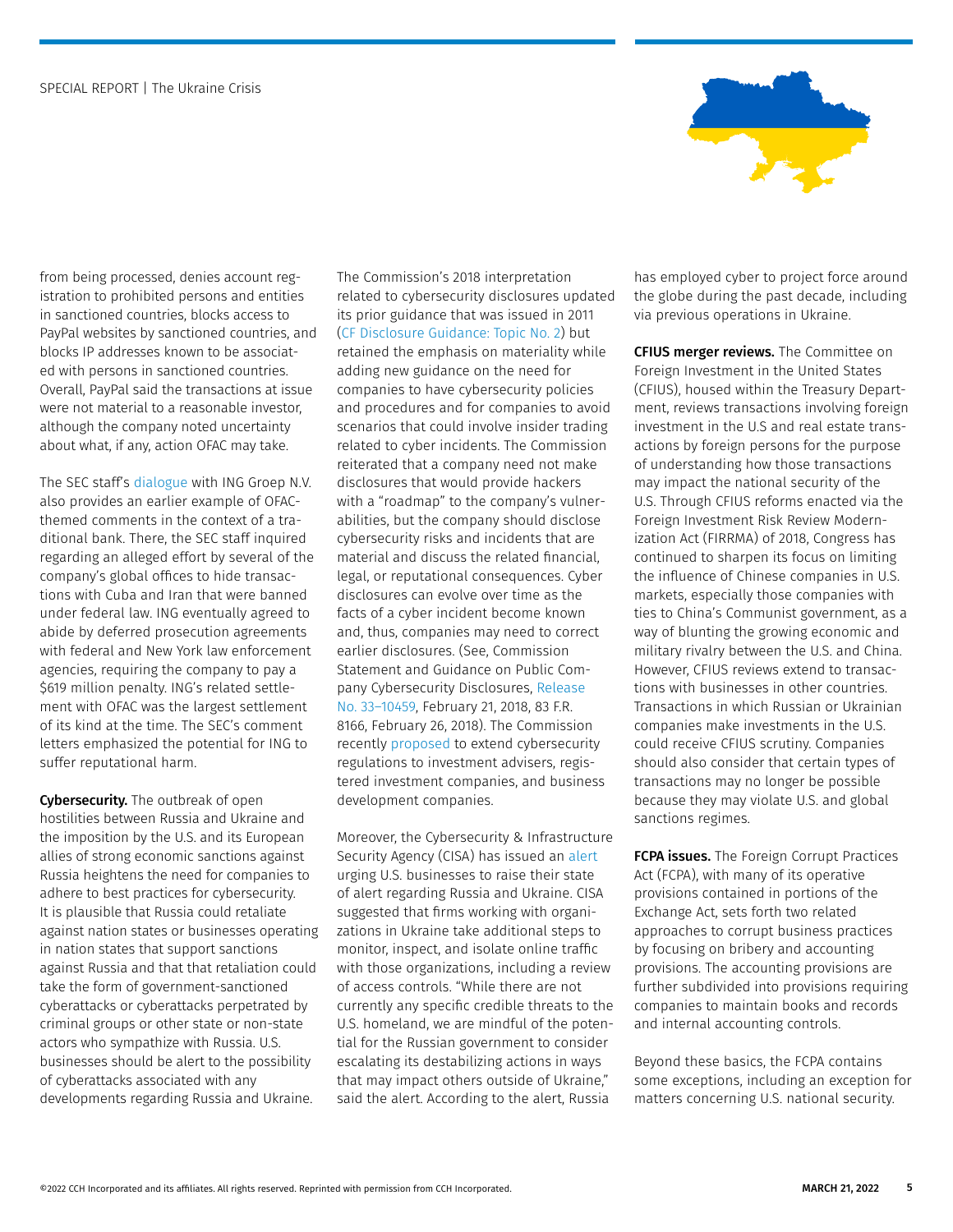

Specifically, Exchange Act Section 13(b)(3) (A) provides for an exception to the internal accounting controls provision contained in Exchange Act Section 13(b)(2) by stating that: "no duty or liability under paragraph (2) of this subsection shall be imposed upon any person acting in cooperation with the head of any federal Department or agency responsible for such matters if such act in cooperation with such head of a department or agency was done upon the specific, written directive of the head of such department or agency pursuant to Presidential authority to issue such directives." The Criminal Division of the U.S. Department of Justice and the Enforcement Division of the SEC have published "*[A](https://www.justice.gov/criminal-fraud/file/1292051/download)  [Resource Guide to the](https://www.justice.gov/criminal-fraud/file/1292051/download)* U.S. Foreign Corrupt [Practices Act](https://www.justice.gov/criminal-fraud/file/1292051/download)" (Second Edition) which, at footnote 223, describes the national security exception as a "narrow" one intended by Congress to prevent the disclosure of classified information.

To the extent the FCPA could apply to the Russia-Ukraine conflict, such as companies seeking to enter or exit Russian markets before the conflict began, or companies seeking to remain in or exit Russian markets after the conflict began, or companies seeking to reenter Russian markets after the conflict ends, practitioners should be aware of several recent developments regarding the definition of "foreign official" and the use of disgorgement in FCPA actions.

First, the FCPA can apply broadly as at least one recent court opinion demonstrates. The FCPA, at 15 U.S.C. §78dd-2(h)(2)(A), defines "foreign official" to mean "any officer or employee of a foreign government or any department, agency, or instrumentality thereof, or of a public international organization, or any person acting in an official capacity for or on behalf of any such government or

department, agency, or instrumentality, or for or on behalf of any such public international organization." The word "instrumentality," however, is undefined. The Eleventh Circuit in *[U.S. v. Esquenazi](https://business.cch.com/srd/US-v-Esquenazi.pdf)* (2014) [\(cert.](https://www.supremecourt.gov/orders/courtorders/100614zor.pdf)  [den'd](https://www.supremecourt.gov/orders/courtorders/100614zor.pdf)), defined "instrumentality" to mean "an entity controlled by the government of a foreign country that performs a function the controlling government treats as its own."

The Eleventh Circuit noted that the judicially-created explanation of "instrumentality" requires a factual evaluation of what it means to "control" and what it means for a function to be "a function the government treats as its own." The court said "control" can be shown by examining: (1) the foreign government's formal designation of the entity; (2) whether the government has a majority interest in the entity; (3) the government's ability to hire and fire the entity's principals; (4) the extent to which the entity's profits, if any, go directly into the governmental fisc or the extent to which the government funds the entity if it fails to break even; and (5) the length of time these indicia have existed.

Likewise, "a function the government treats as its own" can be demonstrated by showing: (1) whether the entity has a monopoly over the function it exists to carry out; (2) whether the government subsidizes the costs associated with the entity providing services; (3) whether the entity provides services to the public at large in the foreign country; and (4) whether the public and the government of that foreign country generally perceive the entity to be performing a governmental function.

Second, the [conference report](https://docs.house.gov/billsthisweek/20201207/CRPT-116hrpt617.pdf) for the William M. (Mac) Thornberry National Defense Authorization Act for Fiscal Year 2021 (NDAA) (H.R. 6395), secured the SEC's right to seek,

and the authority of federal courts to order, disgorgement in securities enforcement matters. The SEC's disgorgement authority had been challenged in *[Kokesh v. SEC](https://business.cch.com/srd/16-529_i426-060517.pdf)* (2017), in which the Supreme Court held that disgorgement is a "penalty" subject to the general federal five-year limitations period. The NDAA retained the five-year limitation period for many such violations but added a new 10-year limitations period for scienter-based violations. Although the SEC now has clearer disgorgement authorities, a subsequent Supreme Court opinion in *[Liu v.](https://business.cch.com/srd/Liu-v-SEC-Opinion-062220.pdf)  [SEC](https://business.cch.com/srd/Liu-v-SEC-Opinion-062220.pdf)* (2020) held that a disgorgement award that does not exceed a wrongdoer's net profits and is awarded for victims is permissible equitable relief, thus stating some key limiting principles for the SEC when it seeks disgorgement. The *Liu* opinion, however, stated two additional limiting principles on the SEC's disgorgement authorities, which also can apply in the FCPA setting: (1) courts must deduct legitimate expenses before ordering disgorgement; and (2) joint and several liability can be imposed where, as the common law allowed, partners have engaged in concerted wrongdoing.

It is unclear if the FCPA would have an immediate impact on companies doing business in Russia and neighboring countries now that Russia and Ukraine are engaged in open hostilities because FCPA cases can take months or years to be fully investigated before any charges are brought. Nevertheless, any U.S. business currently or formerly operating in Russia or Ukraine should have in place appropriate internal controls and written policies and procedures to reduce the risk for potential FCPA violations.

**ESG implications.** At a press conference announcing a ban on imports of Russian oil, President Biden [remarked](https://www.whitehouse.gov/briefing-room/speeches-remarks/2022/03/08/remarks-by-president-biden-announcing-u-s-ban-on-imports-of-russian-oil-liquefied-natural-gas-and-coal/) that many U.S. companies have ceased operations in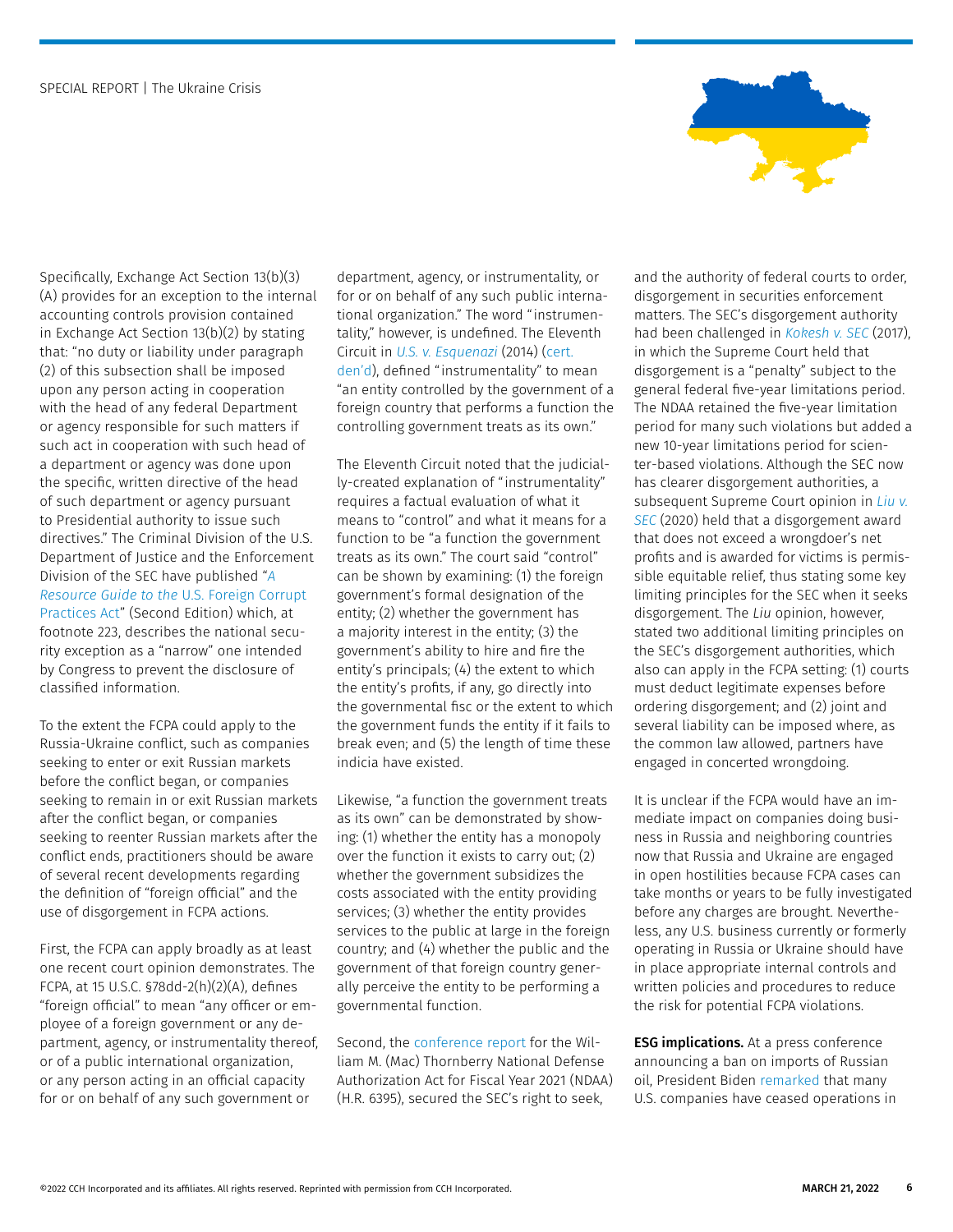

Russia. "Major companies are pulling out of Russia entirely, without even being asked not by us," said President Biden.

Just over a week later, in an historic [video](https://www.c-span.org/video/?518685-1/ukrainian-president-zelensky-calls-us-back-fly-zone-provide-defensive-weapons)  [address](https://www.c-span.org/video/?518685-1/ukrainian-president-zelensky-calls-us-back-fly-zone-provide-defensive-weapons) to Congress on March 16, 2022, Ukrainian President Volodymyr Zelensky echoed President Biden's observation about companies exiting Russia. Zelensky's address called for additional U.S. aid, including a no-fly zone, and included a graphic video of the destruction inflicted on Ukraine by Russian troops. Zelensky mostly spoke via a translator. With respect to U.S. companies doing business in Russia, Zelensky said: "All American companies must leave Russia from their market, leave their market immediately, because it is flooded with our blood."

Zelensky then appealed directly to members of Congress to encourage U.S. companies to exit Russia. "Ladies and gentleman, members of Congress, please take the lead. If you have companies in your district who finance the Russian military machine, leaving business in Russia, you should put pressure. I'm asking to make sure that the Russians do not receive a single penny that they use to destroy people in Ukraine." Zelensky closed this portion of his address by referencing the costs of freedom as they relate to companies doing business in Russia: ""…Peace is more important than income and we have to defend this principle in the whole world."

The Russia-Ukraine conflict potentially implies the entire range of ESG issues—environmental, social, and governance. A few sample disclosures from U.S. companies, even if not explicitly ESG disclosures, and even though some of the disclosed actions may be required under current U.S. and global sanctions regimes, nevertheless

suggest the ESG-related issues with which companies must grapple:

- **•** *Visa, Inc.—*According to a March 2, 2022 [Form 8-K:](https://www.sec.gov/ix?doc=/Archives/edgar/data/0001403161/000140316122000016/v-20220302.htm) "Regarding the invasion of Ukraine, our number one priority is ensuring the safety and security of our colleagues and their families who are directly impacted. Visa is in the process of complying with all applicable global sanctions. As part of that compliance, we have suspended access to Visa for certain clients. It is difficult to reasonably estimate the full potential financial impact of this situation on Visa at this time. In fiscal full-year 2021, total net revenues from Russia, including revenues driven by domestic as well as cross-border activities, were approximately 4% of Visa Inc. net revenues and total net revenues from Ukraine were approximately 1% of Visa Inc. net revenues."
- **•** *Mastercard Incorporated—*According to a March 5, 2022 [Form 8-K](https://www.sec.gov/ix?doc=/Archives/edgar/data/0001141391/000114139122000062/ma-20220305.htm) and [statement](https://www.sec.gov/Archives/edgar/data/0001141391/000114139122000062/ma03072022-statement.htm) attached to the Form 8-K as an exhibit: "It's with all of this in mind – and noting the unprecedented nature of the current conflict and the uncertain economic environment – we have decided to suspend our network services in Russia. " The company added: "This decision flows from our recent action to block multiple financial institutions from the Mastercard payment network, as required by regulators globally." The company also addressed its history of operations in Russia: "We don't take this decision lightly. Mastercard has operated in Russia for more than 25 years. We have nearly 200 colleagues there who make this company so critical to many stakeholders. As we take these steps, we will continue to focus on their safety and well-being, including continuing to provide pay and benefits. When it is

appropriate, and if it is permissible under the law, we will use their passion and creativity to work to restore operations."

- **•** *The Coca-Cola Company—*According to a March 8, 2022 [Form 8-K:](https://www.sec.gov/ix?doc=/Archives/edgar/data/0000021344/000155278122000242/e22134_ko-8k.htm) "On March 8, 2022, The Coca-Cola Company (the "Company") announced that it is suspending its business in Russia." The company also addressed the scope of its business in Russia and Ukraine: "While the impact to the Company is not yet fully known, as a point of reference, in 2021, the Company's business in Russia and Ukraine contributed approximately 1% to 2% of the Company's consolidated net operating revenues and operating income. In addition, as of December 31, 2021, the Company had an approximate 21% ownership interest in Coca-Cola HBC AG, the Company's bottling and distribution partner in the region."
- **•** *ExxonMobil Corporation—*According to a March 1, 2022 [Form 8-K](https://www.sec.gov/ix?doc=/Archives/edgar/data/0000034088/000003408822000013/xom-20220301.htm) and a [press](https://www.sec.gov/Archives/edgar/data/0000034088/000003408822000013/xomexhibit99103012022.htm)  [release](https://www.sec.gov/Archives/edgar/data/0000034088/000003408822000013/xomexhibit99103012022.htm) attached as an exhibit: The company stated that it supports the Ukrainian people, that it "deplore[s] Russia's military action," and supports the "strong international response." The company also stated that it would undertake no new investments in Russia and would exit a particular project: "ExxonMobil operates the Sakhalin-1 project on behalf of an international consortium of Japanese, Indian and Russian companies. In response to recent events, we are beginning the process to discontinue operations and developing steps to exit the Sakhalin-1 venture." The company also discussed the process for exiting this project: "As operator of Sakhalin-1, we have an obligation to ensure the safety of people, protection of the environment and integrity of operations. Our role as operator goes beyond an equity investment. The process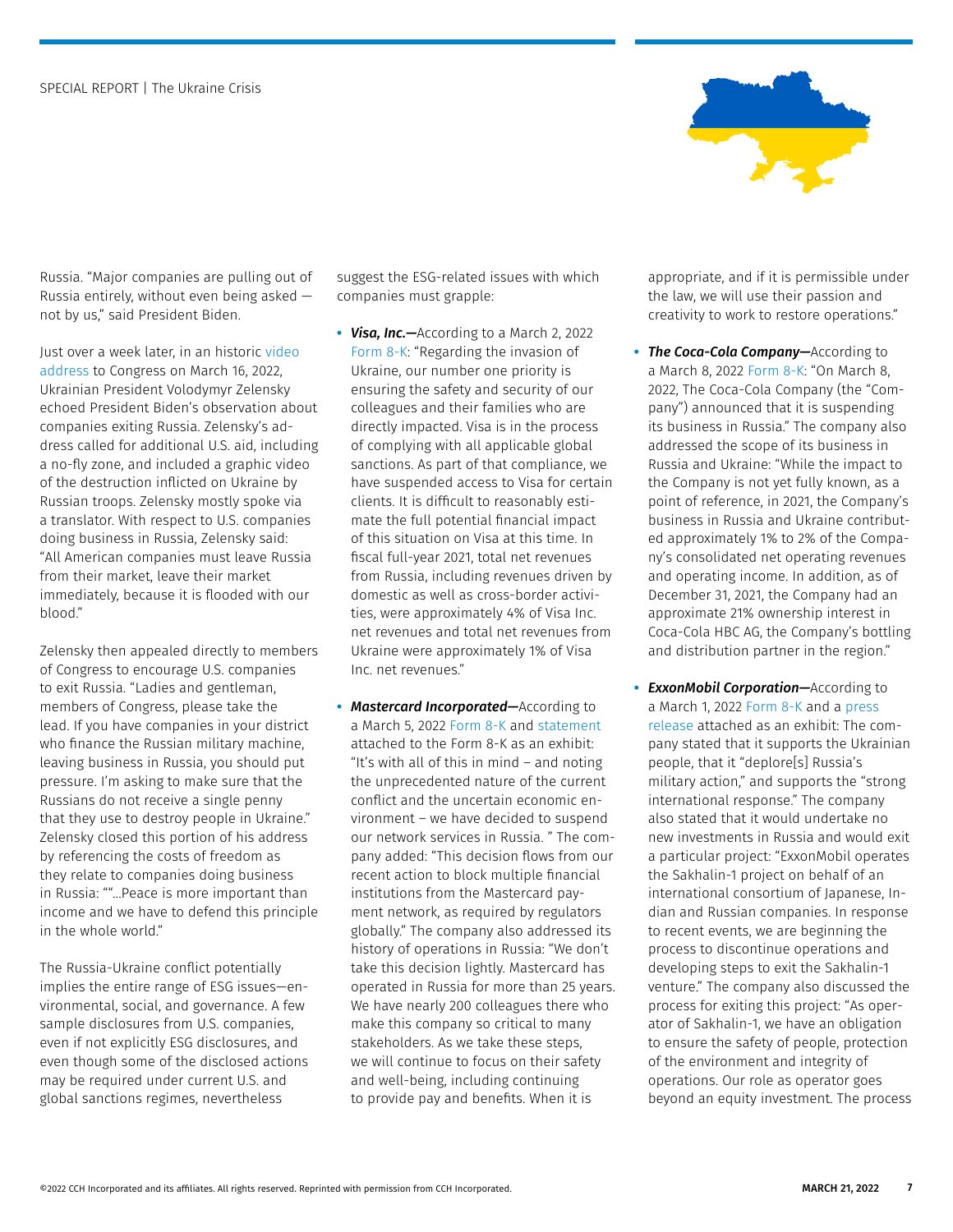

to discontinue operations will need to be carefully managed and closely coordinated with the co-venturers in order to ensure it is executed safely."

The cessation of business operations in Russia can raise a number of potential ESG issues for U.S. companies. Some actions companies with business in Russia may take will be voluntary, while other actions will be taken in response to the reaction of governments around the world to Russian aggression against Ukraine. Perhaps the most immediate concern will be compliance with global sanctions regimes that limit or prohibit certain activities in Russia and Belarus. With respect to sanctions, much of the concern for companies will be the potential for significant penalties and for the reputational harm that may arise from a failure to comply with global sanctions regimes (see the discussion above regarding SEC staff comment letters regarding OFAC penalties). In other respects, ESG remains an amorphous area with few guideposts.

With respect to U.S. regulations, already a variety of required disclosures may indirectly implicate ESG issues, such as risk factor disclosures. More ESG-specific disclosures, however, are primarily focused on human capital. Climate disclosures which, in the context of Russia may be relevant for banking and oil & gas companies, still follow a Commission interpretation. However, the Commission is expected to propose a new climate risk disclosure regulation at an [open meeting](https://www.sec.gov/os/sunshine-act-notices/sunshine-act-notice-open-032122) scheduled for March 21, 2022. If adopted, that regulation will not be finalized and become effective until at least some date later in 2022. The following discussion focuses on human capital dislcosures and the SEC's current climate risk disclosure guidance.

**•** Human capital— The SEC adopted a basic [human capital disclosure requirement](https://www.govinfo.gov/content/pkg/FR-2020-10-08/pdf/2020-19182.pdf) in 2020. Under current regulations, companies must abide by a flexible, principles-based human capital disclosure regime contained in the SEC's Regulation S-K. The Commission characterized examples of disclosures cited in the regulation as "potentially relevant subjects, not mandates."

With respect to the Commission's choice of a principles-based regime, the rulemaking release stated: "…we did not include more prescriptive requirements because we recognize that the exact measures and objectives included in human capital management disclosure may evolve over time and may depend, and vary significantly, based on factors such as the industry, the various regions or jurisdictions in which the registrant operates, the general strategic posture of the registrant, including whether and the extent to which the registrant is vertically integrated, as well as the then current macro-economic and other conditions that affect human capital resources, such as national or global health matters" (footnotes omitted).

In a [June 2021 speech](https://www.sec.gov/news/speech/gensler-speech-london-city-week-062321), Gensler announced that he had asked SEC staff to prepare recommendations for the Commission on climate risk and human capital. With respect to human capital, Gensler said the recommendation may address workforce turnover, skills and development training, compensation, benefits, workforce demographics including diversity, and health and safety. The scope of the expected recommendation would appear to address topics already identified in proposed legislation introduced in Congress.

**•** *Climate risk—*Existing SEC disclosure requirements for climate risk and other environmental issues center on a small number of provisions in Regulation S-K. Item  $101(c)(2)(i)$ , for example, requires disclosure of "the material effects that compliance with government regulations, including environmental regulations, may have upon the capital expenditures, earnings and competitive position of the registrant and its subsidiaries, including the estimated capital expenditures for environmental control facilities for the current fiscal year and any other material subsequent period." A similar provision contained in Item 101(h)(4)(xi) provides for scaled disclosures by smaller reporting companies. Items 103, 105, and 303 of Regulation S-K also may require climate change or other environmental disclosures regarding legal proceedings, risk factors, and Management's Discussion and Analysis, respectively (See, Modernization of Regulation S–K Items 101, 103, and 105, [Release No. 33–10825](https://www.govinfo.gov/content/pkg/FR-2020-10-08/pdf/2020-19182.pdf), August 26, 2020, 85 F.R. 63726, October 8, 2020 (effective November 9, 2020)).

Commission guidance issued in 2010 also provides recommendations for climate change disclosures. Specifically, in addition to disclosures required by Regulation S-K, a company may need to disclose information about: (1) the impact of legislation and regulations; (2) international accords; (3) indirect consequences of regulations or business trends (e.g. reputation risk); and (4) the physical impacts of climate change (Commission Guidance Regarding Disclosure Related to Climate Change, [Release No. 33-9106](http://business.cch.com/srd/33-9106.pdf), February 2, 2010, 75 F.R. 6290, February 8, 2010; SEC Codification of Financial Reporting Policies 501.15 (largely restating the Commission's guidance).

Any new climate risk disclosures adopted by the Commission in the near term would